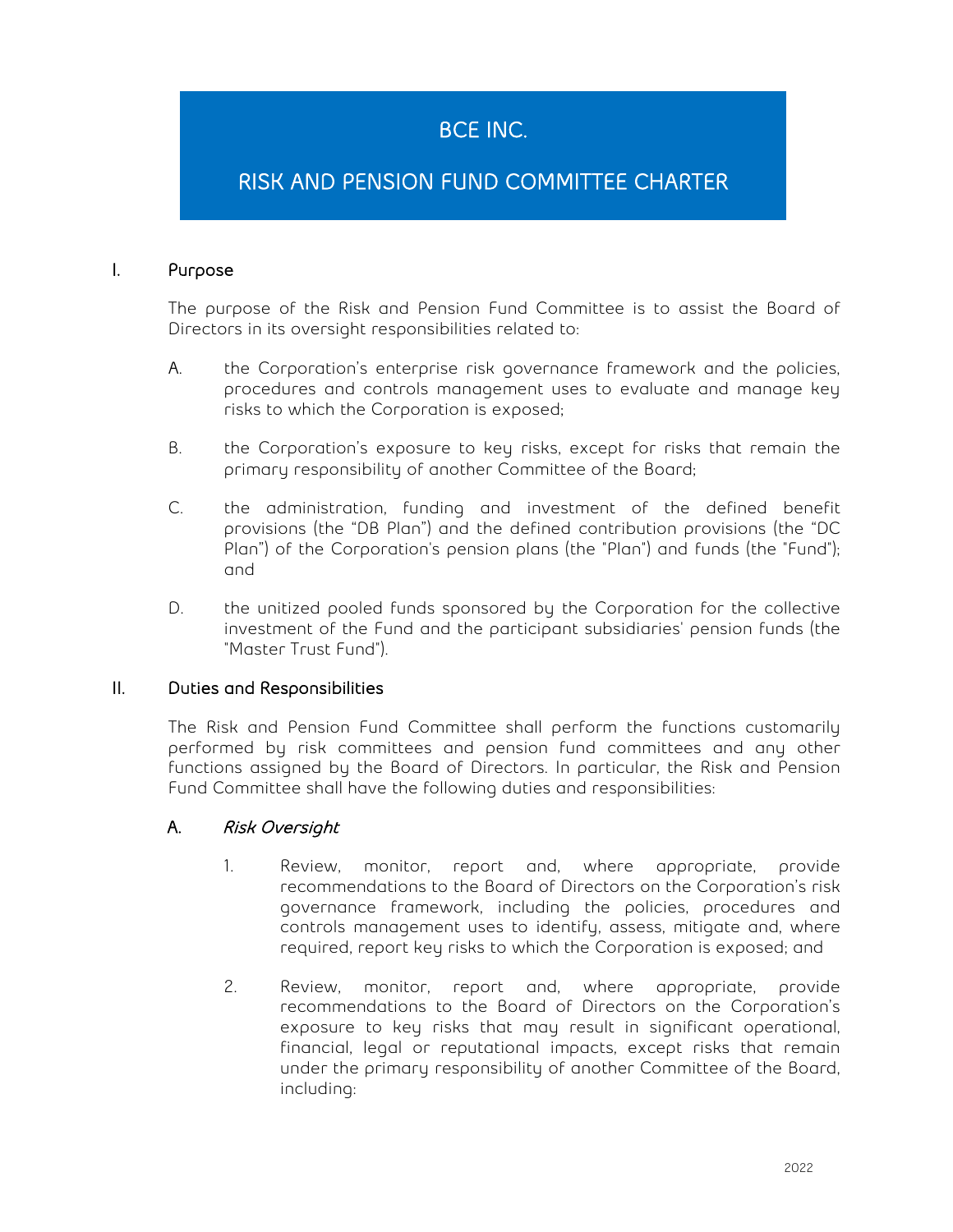- (1) operational risk exposures including the Corporation's business continuity plans, work stoppage and disaster recovery plans;
- (2) regulatory and public policy risks;
- (3) information management and privacy risks;
- (4) security risks, including information security, physical security and fraud;
- (5) supply chain risks and oversight of vendor risks; and
- (6) environmental and safety risks, and trends.

#### B. Pension Plans Oversight

#### B.1 Establishment of Strategy and Policies

- 1. Review any proposed change in the Corporation's Plan and in particular, the impact on the Plan liabilities and funding of proposed changes to benefits under the DB Plan and the impact on members and the attainment of savings and investment objectives under the DC Plan and advise the Board of Directors thereon.
- 2. Approve long-term funding objectives in relation to the DB Plan's liabilities.
- 3. At least annually, confirm, or approve changes to the Funding Policy, the Statement of Investment Beliefs, the Responsible Investing Policy and the Statement of Investment Policies and Procedures ("SIPP's") of the Fund and the Master Trust Fund, including the DB Plan long-term asset mix and the DC Plan set of investment options and level of fees.

#### B.2 Appointments of Agents and Delegation to Management or a Management-level Committee

- 1. Approve the appointment or removal of the actuary for the Plan.
- 2. Recommend for Board of Directors approval, the appointment (including the terms thereof and any changes thereto), or removal, of the custodian(s), trustee(s) or principal investment manager, for the Plan, Fund and Master Trust Fund.
- 3. Approve the appointment (including the terms thereof and any changes thereto), or removal, of the auditors for the Fund and Master Trust Fund.
- 4. Appoint members to a management-level committee and delegate to such committee (or to management, if such committee is not appointed), any responsibilities determined by the members of the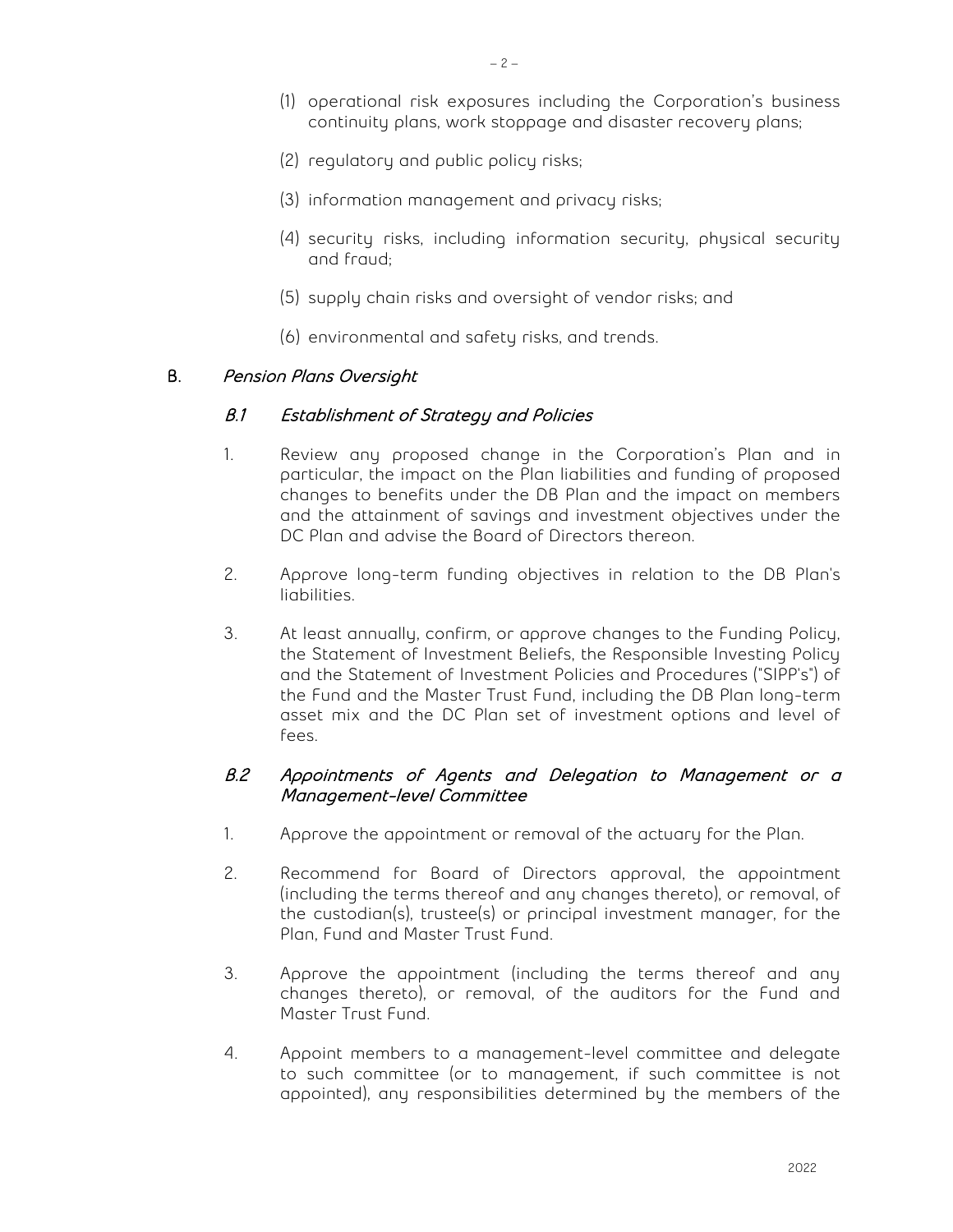Risk and Pension Fund Committee to be of an operational nature with respect to the administration, communication to members, monitoring of agents' performance and investment of the Plan, Fund and Master Trust Fund.

### B.3 High-Level Monitoring

- 1. Review at least annually the policies and procedures in place for carrying out the Corporation's responsibilities as employer, sponsor and administrator of the Plan and Fund and as sponsor of the Master Trust Fund, including supervision and monitoring procedures (the "Control System").
- 2. On a periodic basis, as determined by the Risk and Pension Fund Committee, obtain reasonable assurances from Bimcor Inc. that the Control System is adhered to and that it has not detected any material non-compliance.
- 3. Obtain reasonable assurances that the Plan, Fund and Master Trust Fund are administered and invested in material compliance with the Plan text, applicable contractual arrangements, the applicable SIPP and applicable law.
- 4. Review and approve the audited financial statements of the Fund and Master Trust Fund.
- 5. On a periodic basis, as determined by the Risk and Pension Fund Committee, obtain and review a report on the Plan activities and on the Fund and Master Trust Fund's respective investment performance.
- 6. Review, monitor, report and, where appropriate, provide recommendations to the Board of Directors on the Corporation's exposure to risks related to pension fund liabilities.
- 7. On a periodic basis, as determined by the Risk and Pension Fund Committee, obtain and review a report on DC Plan member contribution rates, investment selection and investment performance.

#### III. Evaluation of the Risk and Pension Fund Committee and Report to Board of Directors

- A. The Risk and Pension Fund Committee shall evaluate and review with the Corporate Governance Committee of the Board of Directors, on an annual basis, the performance of the Risk and Pension Fund Committee.
- B. The Risk and Pension Fund Committee shall review and discuss with the Corporate Governance Committee of the Board of Directors, on an annual basis, the appropriateness of the Risk and Pension Fund Committee charter.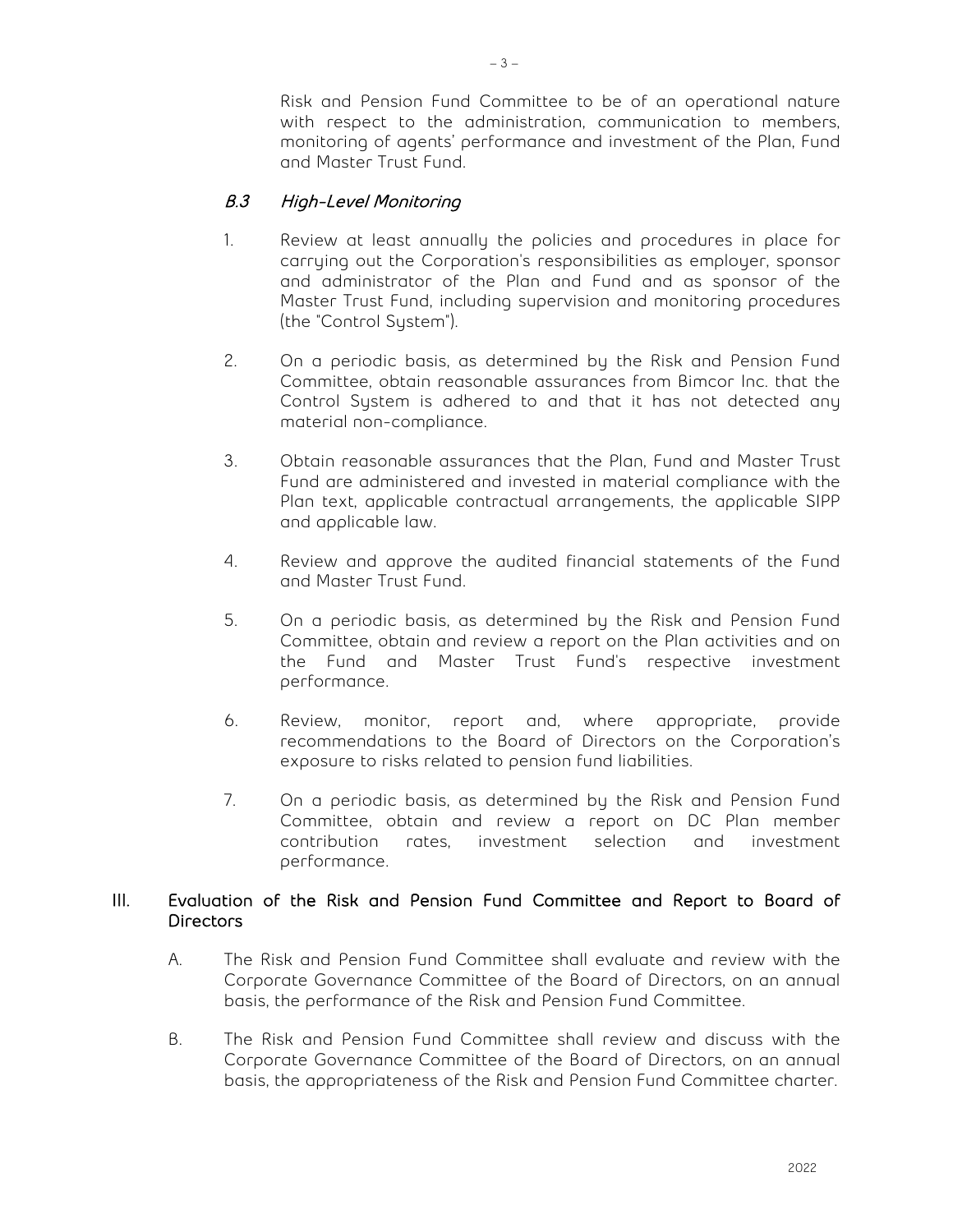C. The Risk and Pension Fund Committee shall report to the Board of Directors periodically on the Risk and Pension Fund Committee's activities.

#### IV. Outside Advisors

The Risk and Pension Fund Committee shall have the authority to engage outside counsel and other outside advisors as it deems appropriate to assist the Risk and Pension Fund Committee in the performance of its functions. The Corporation shall provide appropriate funding for such advisors as determined by the Risk and Pension Fund Committee.

#### V. Membership

The Risk and Pension Fund Committee shall consist of such number of directors, in no event to be less than three, as the Board of Directors may from time to time by resolution determine.

#### VI. Risk and Pension Fund Committee Chair

The Chair of the Risk and Pension Fund Committee shall be appointed by the Board of Directors. The Chair of the Risk and Pension Fund Committee leads the Risk and Pension Fund Committee in all aspects of its work and is responsible to effectively manage the affairs of the Risk and Pension Fund Committee and ensure that it is properly organized and functions efficiently. More specifically, the Chair of the Risk and Pension Fund Committee shall:

- A. Provide leadership to enable the Risk and Pension Fund Committee to act effectively in carrying out its duties and responsibilities as described elsewhere in this charter and as otherwise may be appropriate;
- B. In consultation with the Board Chair and the Chief Executive Officer, ensure that there is an effective relationship between management and the members of the Risk and Pension Fund Committee;
- C. Chair meetings of the Risk and Pension Fund Committee;
- D. In consultation with the Chief Executive Officer, the Corporate Secretary's Office and the Board Chair, determine the frequency, dates and locations of meetings of the Risk and Pension Fund Committee;
- E. In consultation with the Chief Executive Officer, the Corporate Secretary's Office and, as required, other Officers, review the annual work plan and the meeting agendas to ensure all required business is brought before the Risk and Pension Fund Committee to enable it to efficiently carry out its duties and responsibilities;
- F. Ensure, in consultation with the Board Chair, that all items requiring the Risk and Pension Fund Committee's approval are appropriately tabled;
- G. Ensure the proper flow of information to the Risk and Pension Fund Committee and review, with the Chief Executive Officer, the Corporate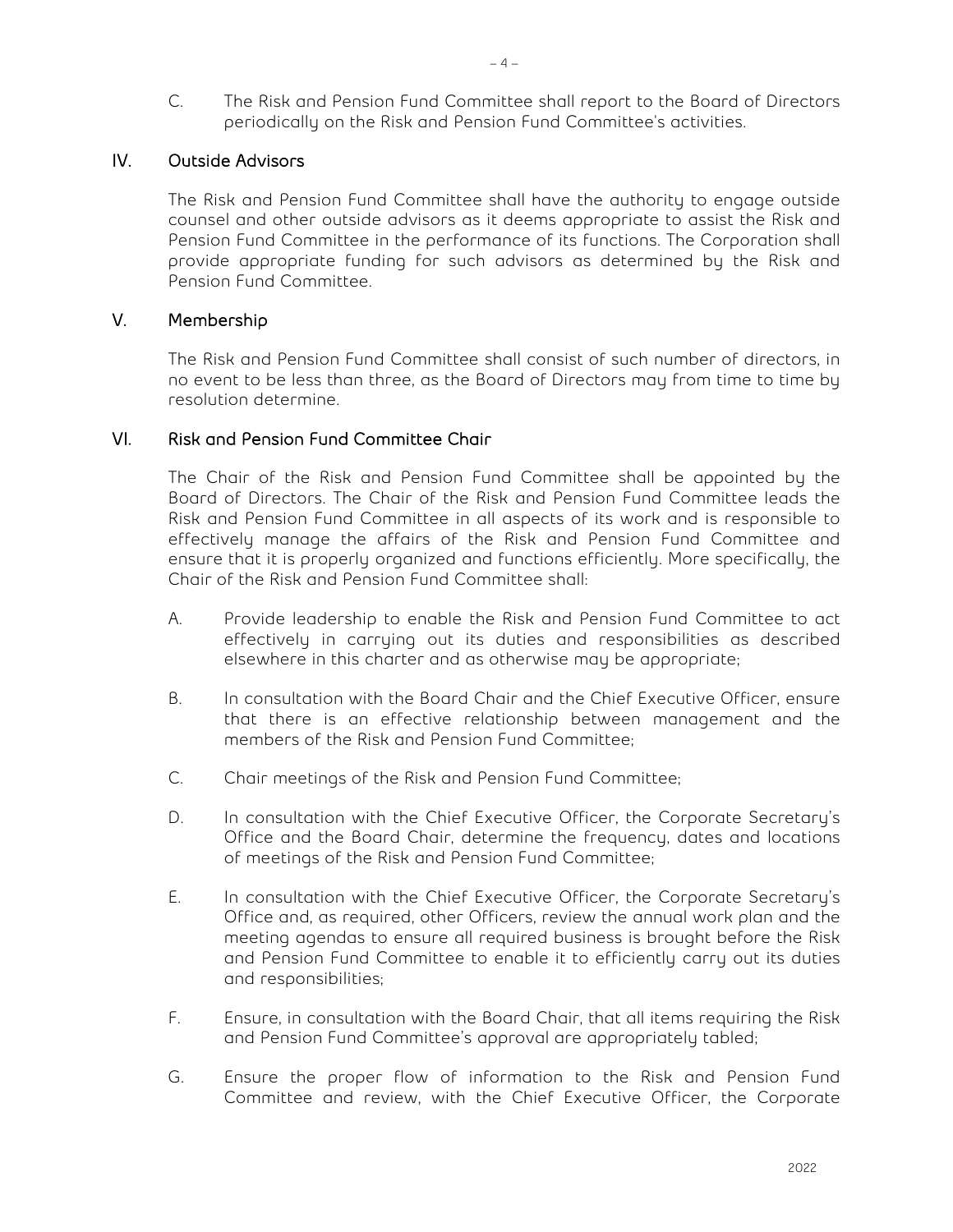Secretary's Office and, as required, other Officers, the adequacy and timing of materials in support of management's proposals;

- H. Report to the Board of Directors on the matters reviewed by, and on any decisions or recommendations of, the Risk and Pension Fund Committee at the next meeting of the Board of Directors following any meeting of the Risk and Pension Fund Committee; and
- I. Carry out any special assignments or any functions as requested by the Board of Directors.

#### VII. Term

The members of the Risk and Pension Fund Committee shall be appointed or changed by resolution of the Board of Directors to hold office from the time of their appointment until the next annual general meeting of the shareholders or until their successors are so appointed.

#### VIII. Procedures for Meetings

The Risk and Pension Fund Committee shall fix its own procedure at meetings and for the calling of meetings. The Risk and Pension Fund Committee shall meet in executive session in the absence of management, at each regularly scheduled meeting.

#### IX. Quorum and Voting

Unless otherwise determined from time to time by resolution of the Board of Directors, two members of the Risk and Pension Fund Committee shall constitute a quorum for the transaction of business at a meeting. For any meeting(s) at which the Chair of the Risk and Pension Fund Committee is absent, the Chair of the meeting shall be the person present who shall be decided upon by all members present. At a meeting, any question shall be decided by a majority of the votes cast by members of the Risk and Pension Fund Committee, except where only two members are present, in which case any question shall be decided unanimously.

#### X. Secretary

Unless otherwise determined by resolution of the Board of Directors, the Corporate Secretary of the Corporation or his/her delegate shall be the Secretary of the Risk and Pension Fund Committee.

#### XI. Vacancies

Vacancies at any time occurring shall be filled by resolution of the Board of Directors.